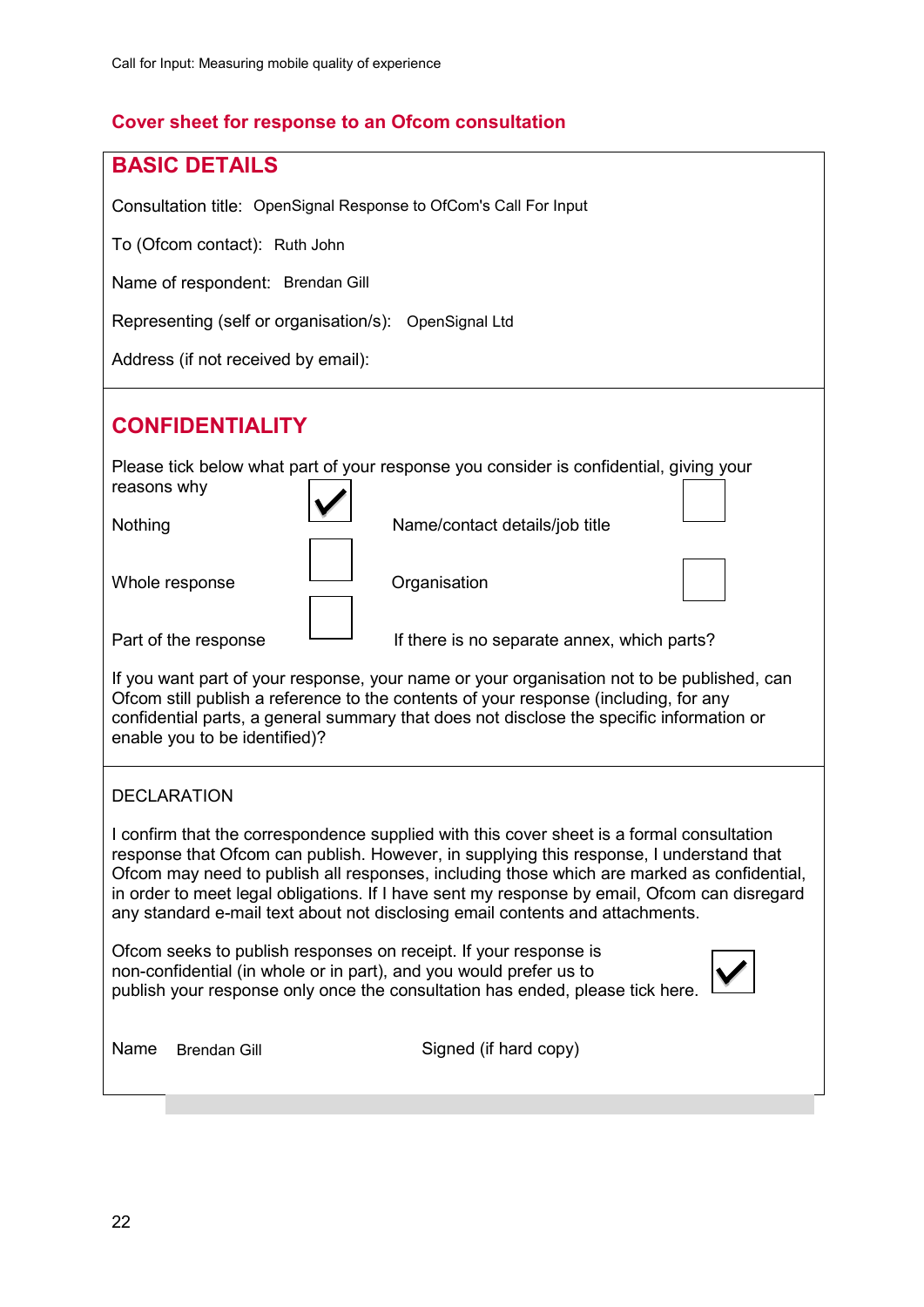# **OpenSignal Response to OfCom's Call for Input**

## **Contents**

Introduction. The true customer experience: Simulation and Measurement. The OpenSignal methodology. The OpenSignal app.

Incentivising users. On-Device data. User centric metrics. Wi-Fi. International benchmarking. About OpenSignal. Conclusion.

## **Introduction**.

Let us start by saying that we feel the description of the various potential methods for collecting data on the mobile customer experience in OfCom's call for input (CFI) was a good appraisal of the available methodologies. Our company has been built around one mission: understanding the performance of wireless networks through direct measurement of user experience and in this capacity we would like to add our thoughts to the discussion and also elaborate further on our methodology; describe some benefits of our approach that have not been mentioned thus far; and elaborate on the difference between simulation and measurement in the assessment of the true customer experience.

## The true customer experience: Simulation and Measurement.

In our opinion the single most important part of this discussion is to draw the distinction between approaches that directly measure how mobile users experience mobile networks and approaches that seek to simulate or approximate it. Any method that does not directly measuring what the consumer is experiencing introduces significant errors. At a minimum, to truly measure the user experience you need to take into account both (a) the user's behavior and (b) the true experience the device has of the network. Simulated models such as drive-testing and network probes lack at least one of these key elements.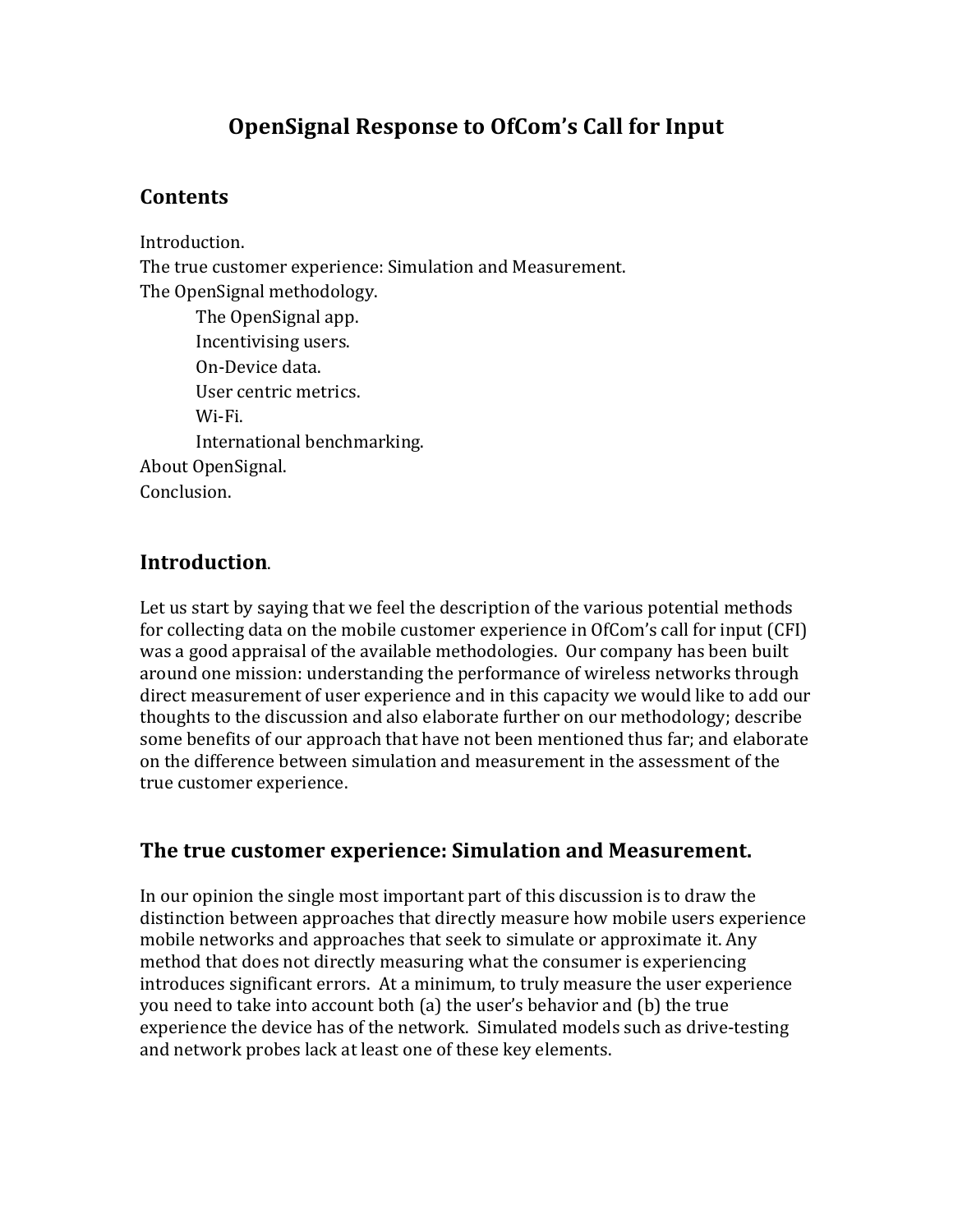For example, whilst drive testing can gather data on the experience devices have of the network the behavioral element has been completely removed. Simple things like the way consumers hold their devices can significantly impact the experience and this is missed in the drive testing simulation. Furthermore, drive testing generally only gathers data outdoors whereas much of consumer use of mobile devices is indoors where the experience can be completely different. On the other hand, data provided by MNOs from the network side has an improved (but not perfect) understanding of user behavior in its data, however it is not able to measure exactly what the user experiences on the device. Instead MNOs must use ancillary data and a model to extrapolate to what the user is actually experiencing, which introduces errors and inaccuracies. For example, it's not possible to directly measure the latency of the user's device from the network side. For streaming media and voice over ip services it's often not possible to know exactly how much data is reaching the user's device and how that data transfer is performing. The only way to truly measure what the user is experiencing and take into account the effect of their behavior is with an agent that exists on the device the consumer is using.

#### **OpenSignal Methodology.**

**The OpenSignal app.** We have built a mobile application that users can download for free that collects data on the mobile customer experience. The application collects a broad array of metrics including: radio data (e.g. signal strength, signal to noise ratio etc);the connected network type (e.g. HSPA, GPRS etc, the operator and the cell tower id); throughput data (e.g. download speed, upload speeds, network latency etc); and user data (e.g. location, time of measurement, device model etc). Some of this data is collected in a passive manner with no interaction required on the part of the user and some of the data is collected only when the app is in the foreground. The rate at which we passively collect data is a user configurable setting in the app, so it will vary from user to user, but by default we collect data every 15-20 minutes. We go to great lengths to minimize the impact to battery life and data usage and have developed a sophisticated testing routine since launching in 2010. During this time our app rated over  $4/5$  stars by over  $50,000$  users, which is a great testament to its utility and robustness.

**Incentivising users.** It is a great challenge to incentivise users to download any application and we've worked very hard to provide value to our users to encourage participation. By leveraging the same data we are collect across all users of the app we provide a suite of tools to help users understand and improve their network experience. Features include the ability to see the direction that signal is coming from in real-time; diagnose issues with a speed test; view coverage maps for all MNOs worldwide and find nearby free wi-fi from a crowd-sourced database of over 130 million wi-fi hotspots. This is all backed up by a highly scalable cloud architecture and complex data processing algorithms rendered in a simple, intuitive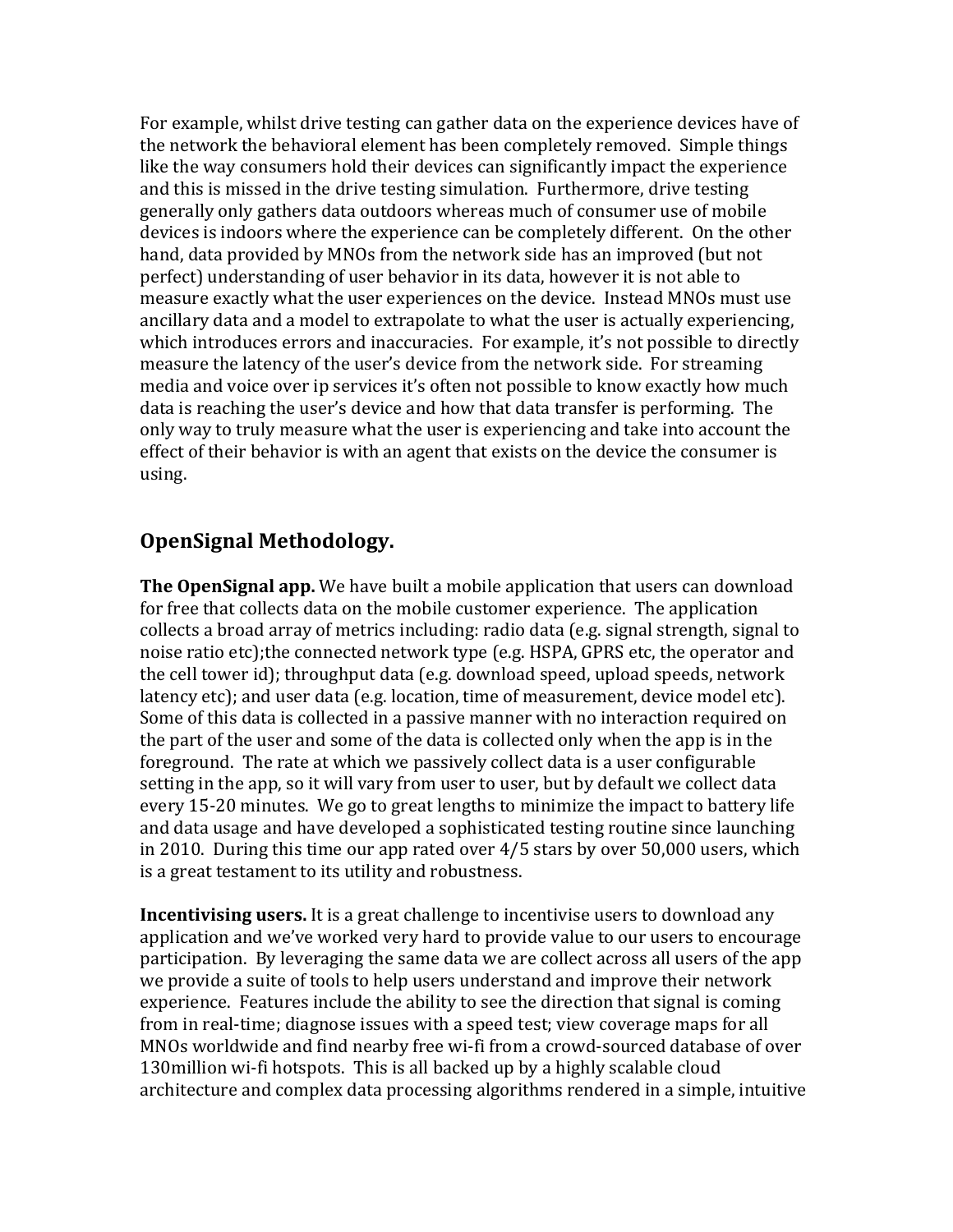interface for mobile devices. By providing these user-facing features we've reached a balance whereby users are willing to provide us with their (anonymized) experience data in return for the benefits the application brings them. OfCom notes that assembling a large panel of users can be expensive, but through this methodology we've managed to build up a panel of over 20,000 consumers in the UK who are actively using our application.

**On-Device Data.** Another note the CFI makes about on-device data is that it's not possible to know if the device is "in a bag or in the users' hand", however it's actually possible to deduce a great deal about the current usage situation. It's actually possible to programmatically detect if the user is currently using the device and what they are using it for e.g. if a call is currently active or a particular application is being used and if the device is currently sending or receiving data. With this knowledge its possible to make sure that you are sampling experience data only at relevant times when the user is currently making use of the device. For example, we are careful to only ever record data on the network conditions when the device screen is switched on and in active use. Not only does this negate the issue of incorrect sampling, but this is actually a strength of on-device data. Data recorded by MNOs on the network side typically contains less information about the current condition of the device. Without knowing when the device is in use or not, you are forced to create averages for metrics over all times whereas our data represents averages over only the times when the user is actually using their device.

Furthermore, on-device data has access to more granular location information e.g. GPS accuracy ( $\sim$ 2m) and can even infer based on the speed the device is moving at what the current usage mode is e.g. in a car, train, walking or stationary, which gives more dimensions by which the data can be cut. This provides greater flexibility and ultimately can lead to deeper insight.

The CFI reasons 'actual' performance data will "provide no data in not spots (by definition)", but in fact our methodology which measures 'actual' performance can indeed provide data on the location of not spots. We store our measurements locally on a user's device and upload that data to our servers intermittently so if a user is temporarily in an area with no signal that poses no problem. We can detect the lack of signal and the user's location at the time and send it to our servers when the user eventually does get a usable signal. However, this is something that MNO provided data will fail to detect and again, underlying the importance of knowing more specifically the situation of the user device, an MNO would not be able to tell the difference between a device which is simply switched off and one that is in a not spot and trying to communicate with the network.

**User Centric Metrics.** Overall we agree that the CFI highlights some of the key metrics for assessing consumer experience, however we feel that for signal availability a more user centric approach could be a useful addition. Geographical coverage information is indeed important but it lacks any behavioral element and therefore is less likely to map to the true user experience. We propose that a metric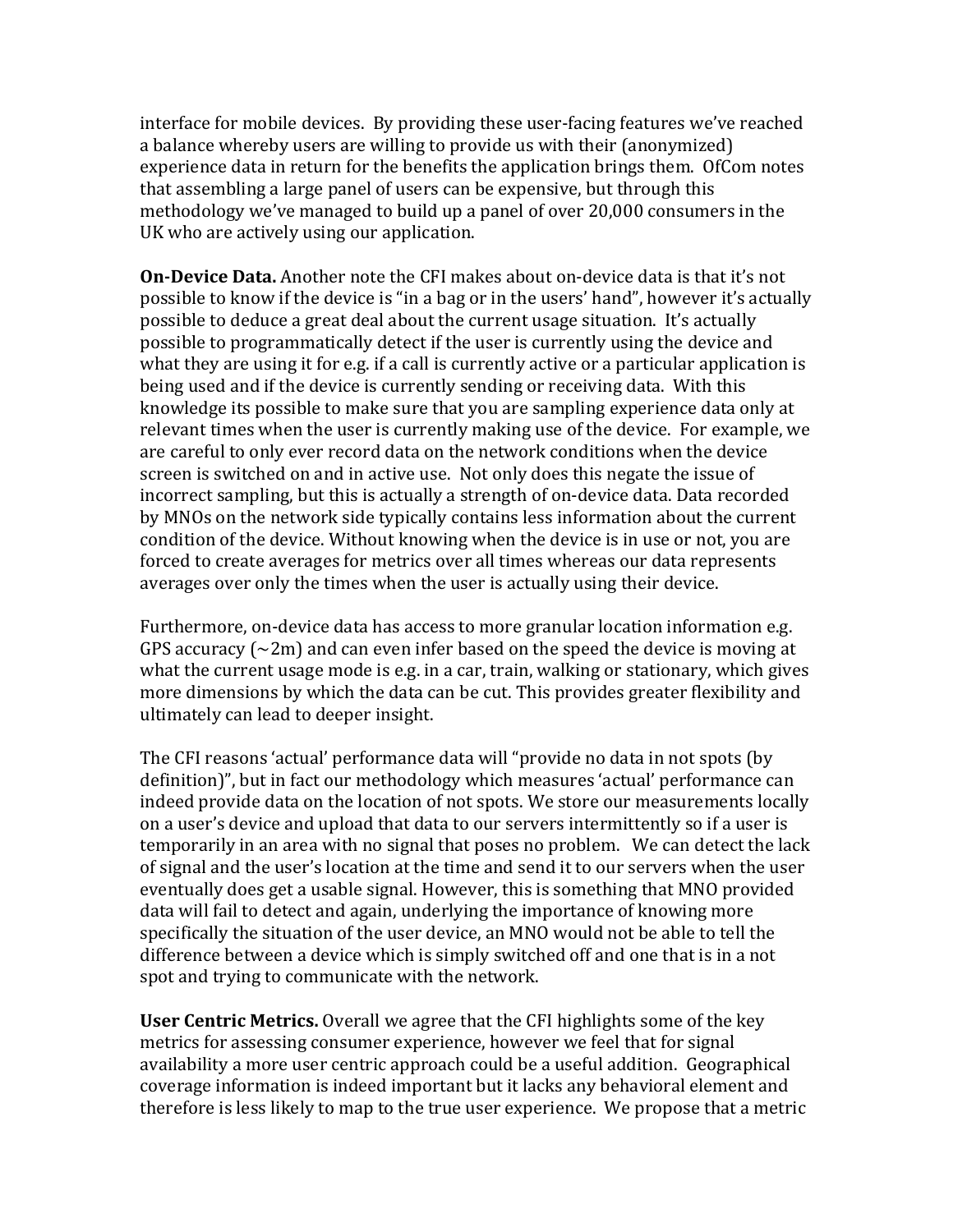such as the proportion of time that an average user spends with no/poor signal, or the proportion of time an average user has a 3G connection available are more relevant representations of what users experience. Purely geographical coverage information does little to address the different usage conditions e.g. indoor, outdoor, in-vehicle etc and the proportion of time spent in each of these conditions. Nor is it suitable for taking into account signal fluctuations due to weather, time of day, upstream problems, overall usage behavior or any number of other reasons. With the customer centric metrics we propose all of these behavioral conditions and temporal fluctuations are built into the metrics.

**Wi-Fi.** Any accurate representation of the modern mobile user experience needs to take wi-fi connections into consideration. Most modern devices come with wi-fi as standard, the availability of wi-fi networks is growing and more data is being sent over wi-fi networks than ever before. Without taking this into account an assessment of the mobile experience would be very inaccurate. For example, perhaps a given user is in a location with poor 3G signal quality and this is recorded on the MNO side as a poor user experience, when in fact the user has a fast wi-fi connection and is in actual fact very satisfied. Any model that neglects the effects of wi-fi will not accurately approximate the mobile customer experience. Note: the OpenSignal mobile application is able to detect when a user is connected to wi-fi networks and we always take this into account when assessing the true customer experience.

**International benchmarking.** It is also worth mentioning that OpenSignal has built up a global community of engaged users reporting customer experience data on over 1000 networks in over 200 countries and territories. Worldwide, we have a panel of over 500,000 users, which puts us in a unique position to provide an international backdrop to our customer experience metrics and is more than any other community-based approach. With other methodologies it's possible to benchmark UK MNOs against one another however in order to push forward the UK mobile industry as a whole it is necessary to benchmark MNOs internationally and this is a place where OpenSignal analysis can be uniquely important.

#### **About OpenSignal.**

Opensignal was founded by a group of four Univerity of Oxford Physics graduates in 2010. Prior to starting OpenSignal the founders built a company specialising in hardware solutions for cellular signal problems based in California. OpenSignal is backed by Qualcomm Ventures (the world's leading manufacturer of wireless chipsets), O'Reilly AlphaTech Ventures (a Silicon Valley based VC firm with an excellent understanding of consumer apps) and Passion Capital (a UK based VC firm with strong contacts within European industries). The company is headquartered in London, UK but believes improving the mobile customer experience is a global issue